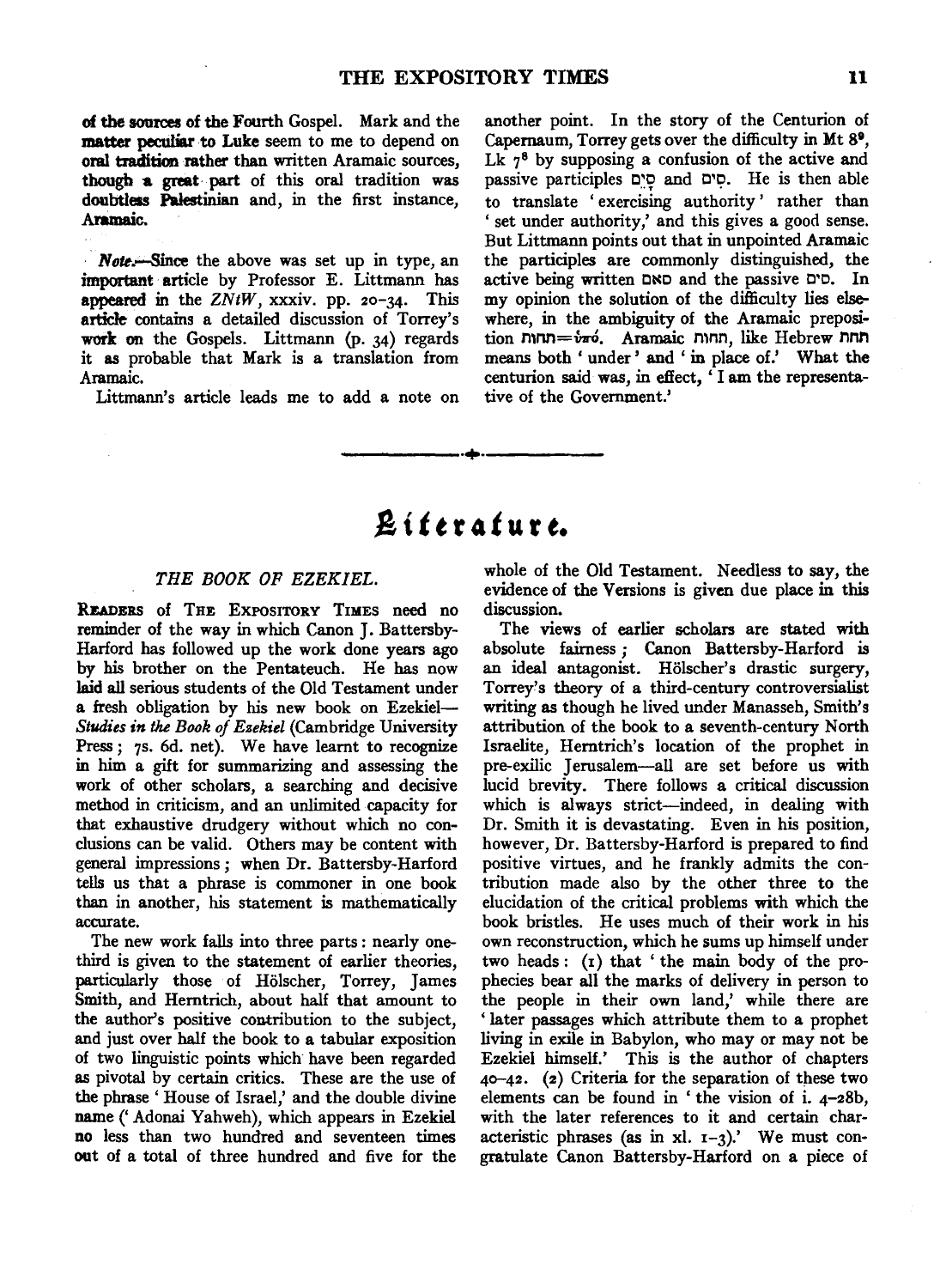work which is indispensable to every one who wishes to know the lines on which the modem study of Ezekiel is proceeding.

## *COMMUNISM.*

In the Preface to his Beckly Lecture for 1935-*Communism, Christian and Marxist* (Epworth Press; 2s. 6d. net)-Mr. Herbert G. Wood tells us that his handling of this great theme has not satisfied himself. That is in accord with his native modesty. But his readers, who ought to be numerous, may well feel that the imperfections of the book are not due to any incompetence on his part, but to the exigencies of time and space, and still more to the difficulties which beset the subject. In spite of his own misgivings, his little book reveals his well-balanced and penetrating mind.

Many recent writings on the same subject have shown distinct signs of panic. Mr. Wood refers to some of these and points the way to soundness and sobriety. He gives ample acknowledgment to the merits of communistic experiments, but argues strongly that these merits are not organic to the fundamental principles of Communism of the Marxist order. For instance, whatever genuine success has followed Bolshevist planning in Russia can be secured equally well by planning which has nothing to do with Bolshevism. But what is much more important, the kind of planning which the economic world needs to-day will avoid the bitter fruits of Bolshevism by recognizing the supremacy of the spiritual and allowing a field for individual freedom and initiative. It will see the wisdom of letting public control and private control go on side by side, the proportion between the two being determined not by doctrinaire theory, but by the dictates of experience.

It is not within the scope of the book to attempt any detailed scheme over against the Russian plan. Mr. Wood has undertaken a comparison of the Christian with the Marxist type of Communism, and he makes it plain that these differ *toto coelo*  from each other. According to Lenin, conflict is the absolute. ' We do not believe in eternal principles of morality and we will oppose this deception. Communistic morality is identical with the fight for the consolidation of the dictatorship of the proletariat.' Such is a fair sample of the avowed principles of Marxist Communism as it is being put into practice in Russia, and any one who supposes that such principles can issue in anything in the long run but horrible evil and apocalyptic ruin, or that Christianity can make any compromise

with such principles, has lost all sense of proportion and is playing with fire. A system which is founded upon the notion that religion is the opiate of the people, that morality must be made subservient to politics and violence, and that science and the proletarian revolution can alone bring salvation, is a system to which anything that can be called Christian Communism must be resolutely opposed. The only kind of Communism that Christianity can recognize is the Fellowship of the Spirit, and that is a fellowship in faith and hope and love. Marxist Communism is a sinister travesty of it. We heartily commend Mr. Wood's book.

# *THE LIFE OF JESUS.*

Undoubtedly one of the most ambitious adventures in the annals of book publishing is the series entitled ' The History of Civilization ' which is being published by Messrs. Kegan Paul, Trench, Trubner & Co. under the editorship of Mr. C. K. Ogden, M.A. The latest addition to the series is *Jesus,* by Professor Ch. Guignebert, who lectures in the Sorbonne on the History of Christianity. The translation from the French has been made by Professor S. H. Hooke of the Chair of Old Testament Studies in the University of London. The price of the volume is 25s. net.

An elaborate Foreword is supplied by M. Henri Berr, who is collaborating with the leading savants of France in the production of the new series, ' L'Evolution de l'Humanite,' which is being incorporated in ' The History of Civilization ' above named. In this Foreword are sketched the outlines of the figure of the historical Jesus, as it is represented by Guignebert as the result of his critical investigation, and Berr concludes, following up Guignebert's representation: 'Thanks to the progress of historical criticism, we are enabled to understand the peculiar and ambiguous nature of the influence exercised by Jesus. The faith that he inspired-for the reason that he himself was filled with a simple and overwhelming faith-made on the souls of men an impression of which the effects, near and remote, would have astonished him. His transfigured person became the centre of a doctrine which he himself had neither foreseen nor desired. Christianity issued from Christ *;* but it cannot be said that he was its founder.'

It will be gathered that the life of Jesus which is before us in this volume is on advanced modem lines *;* and it is in keeping with the above that the belief in the Resurrection is stated to be the result of a return of confidence in Jesus on the part of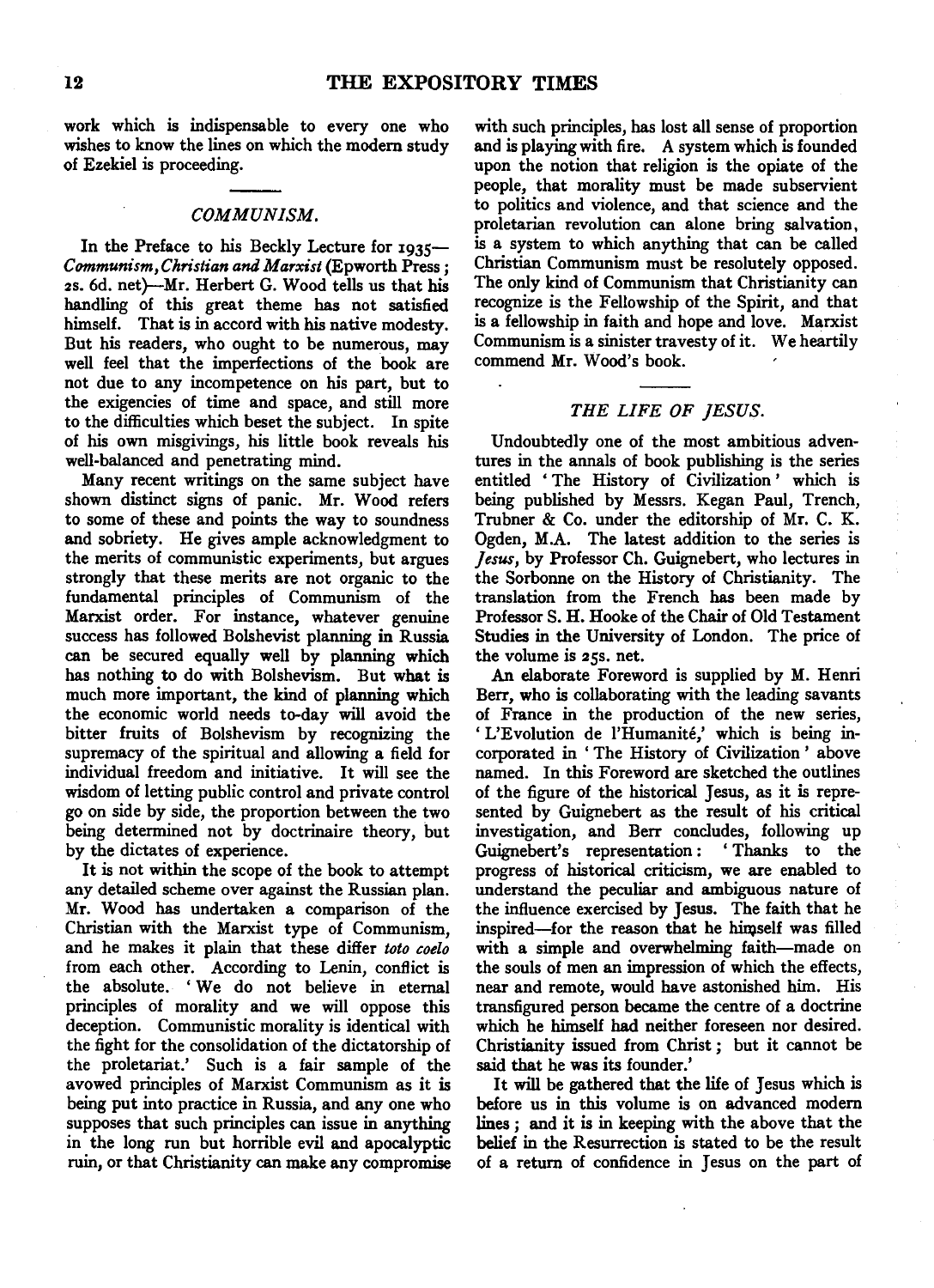Peter and his companions, which the unexpected arrest and crucifixion of their Master had almost shattered. It is possible, adds Guignebert, that Peter had a visual hallucination, but it is also possible that . the state of anxious expectancy in which he lived and the indefinite but irresistible hope which sustained him may have created their object for him, that is to say, caused him to interpret some visual phenomenon, much more indeterminate than an hallucination, as a manifestation of the presence of Jesus.

' While, of course, such a position and explanation will not satisfy the conservative critic, he cannot but be impressed with the scholarship, learning, and eloquence that characterize this work. Twofifths of the work treat of the Life of Jesus, twofifths of the Teaching, while the remainder deals with the Death of Jesus and the Easter Faith. And such is the scope of the work, and so eminent its author, that the publishers claim that Professor Guignebert's contribution is 'the fullest and most authoritative study of the life of Jesus that has appeared for many years.'

Points of special interest are his elaborate treatment of the sources for the Life of Jesus, his refutation of the mythological explanation of the Christian movement, and his discussion of the personal appearance and mental characteristics of Jesus ; and other points of special interest might also be named. On the subject of the method of *Formgeschickte* he remarks that it is not so entirely novel, as its ingenious practitioners appear to think. It was introduced by J. Weiss and Loisy, but it has now been systematized, and a great service thereby rendered to exegesis. He further remarks that it is only a special and somewhat limited application of the historical method. Nor has it revolutionized anything. Even so radically negative a critique as that of Bultmann in his ' History of the Synoptic Tradition' (192I), issued in his 'Jesus' (1926) in a kind of revival of faith ' well calculated to delight the conservatives.'

## *THE COSMIC TRAGEDY.*

*God: A Cosmic Philosophy of Religion* (Macmillan; 8s. 6d. net) is a sequel to other works on religious philosophy by the same author, Dr. John Elof Boodin, who is Professor of Philosophy in the University of California. It consists of a series of eight essays written at different times and some of them already published in the ' Hibbert Journal ' and elsewhere. The titles of the essays-" The Crisis,' 'The Idea of God,' 'God and Cosmic

Structure,' 'The Universe a Living Whole,' 'A Dualistic Cosmology,' 'Matter, Space, and God,' 'The Cosmic Tragedy,' 'Divine Laughter'—are sufficient to indicate that, if the essays are bound together by the thread of consistency of thought, they do not constitute a logically progressive development of the general theme.

The author's standpoint is theistic and liberally Christian, and he presents his ' cosmic philosophy of religion ' in an attractive and often eloquent style, illuminated by quotations from the poets, such as Wordsworth and Walt Whitman. The presentation is in line with the progress of history and science. A good and characteristic example of the essays is that on ' The Cosmic Tragedy,' which does not appear to have been already published in any form, and parts of which we would now place before our readers.

It begins by saying, with Maeterlinck, that' the web of our life is of a mingled yarn, good and ill together,' and then proceeds to put the question Which dominates ? Is life fundamentally comedy or tragedy?

From any naturalistic point of view, whether that of the hard naturalism of yesterday or the soft idealized naturalism of to-day, Nature is indifferent to individuals and their hopes, offering no goal except dust and ashes, and life is a tragedy, spelling futility and defeat. And a pan-cosmic idealism is merely an inverted naturalism. To say that mind alone exists, and that the sensible world of earth and stars is but a projected shadow of mind, is to translate Nature into a dream, but yet it is not emancipation from Nature. The tragedy of Nature becomes the tragedy of mind, which is nothing but the subjective feeling of matter.

If we measure life in terms of happiness, it is no less tragic. Naturalistic optimism has no remedy against the mystery of death. All death in the order of Nature is a tragedy. It respects no quality of life. It destroys the noble and the ignoble alike. It robs love of its fulfilment. All love is lovely when it is idealized by imagination and freed from carnal desire; and the more spiritualized, the lovelier the communion of love becomes. But the sad thought steals into the moment of joy ; it cannot last.

In this mortal world the individual goes under in the struggle. But if he has caught a glimpse of eternal meaning, and realized the vision of beauty even for a moment, he has proved himself superior to the course of Nature. In his very tragedy he takes on a divine quality. A vista is opened up to him into the meaning of life. Nature is perceived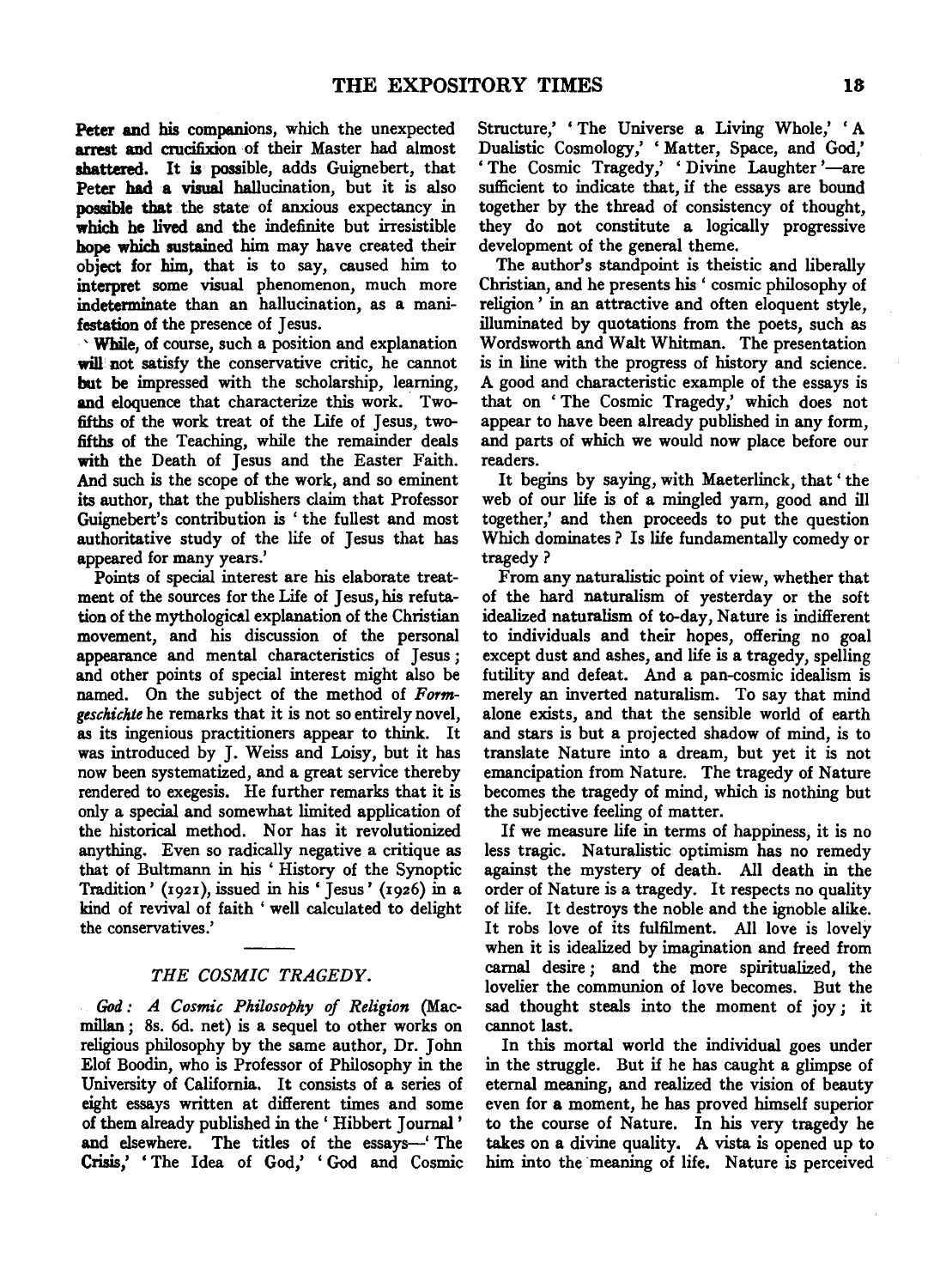to be not an end in itself, but an instrument for realizing spirit. And only spirit is immortal. And spirit is conserved in the life of the eternal Spirit, who creates the universe out of mortal chaos, travailing throughout all the ages.

It is not given to us to understand how finite spirit persists in the enveloping field of Spirit. But the Eternal Spirit of the ages may say : ' I cannot give permanency to spirit *in* the world. But I am not of the world, and I shall save what is significant in spirit out of the wreck of the world. If your life is tragic, do I not suffer with you ? If you die with me, shall you not also be resurrected with me? For I am the resurrection and life eternal.'

Life, concludes our author, is ever the mingling of two strains-the jangling passions of Nature and the celestial chorus of our ideals. The strain of our ideals, though almost submerged at times in the discords of this world, is the eternal inspiration of life. And if we remain loyal to our faith in a kingdom we cannot see, with undying hope for a better future, and with a love that works unceasingly for its actuality, we shall in some mystic moment feel an intimation of the divine harmony, and dying with God will also be for us rising with God. The true mystery of the Cross is that love is victorious through suffering.

#### *EVOLUTION.*

We welcome a new book by the Rev. Dr. R. R. Marett, the well-known writer on Anthropology and the History of Religion. It is entitled *Head, Heart, and Hands in Human Evolution* (Hutchinson; zos. 6d. net). The work is in three distinct parts, although a certain unity pervades the whole. In the first we have three valuable discussions of evolution and progress, fact and value, race and society. It is all interesting, and some of the points made are very important though they are often neglected. The second section deals with pretheological religion in general, and the discussion treats of religious feeling, thinking, and acting. To this is added another group of chapters on ritualism as a disease of religion, the sacrament of food, religion and the means of life, religion and trade, religion and blood-revenge, war- and lovecharms, the medicine-man, taboo, totems.

The third section of the book-though it is numbered part four-deals with primitive technology, and is in two chapters-one on arts and crafts of prehistoric man, and the other on arts and crafts of the modem savage.

It will thus be seen that the contents are sufficiently varied to arouse wide interest. The reader has here in convenient compass a mass of information not to be easily obtained, and may be well assured that he is in the care of a master of the subjects handled. Scholarly in substance, the book is written in delightful literary style.

## *BRADLEY'S ESSAYS.*

For half a century onwards from 1874, Mr. F. H. Bradley occupied an outstanding place among British philosophical writers. His four books- ' The Principles of Logic,' 'Essays on Truth and Reality,' 'Ethical Studies,' and 'Appearance and Reality '-were notable contributions when they first were issued, and they still command attention. All evince power of thought, brilliant critical faculty, and literary grace. In addition, Mr. Bradley produced a considerable number of essays on philosophical subjects which appeared mostly in the pages of various journals. In the two handsome volumes now in our hands, *CoUected Essays* (Milford; 36s. net), these have been reprinted in chronological order along with two that are here printed for the first time. It was well worth while to rescue them from the sepulchre of magazine files. Each has its own interest, and the intrinsic value of quite a few of them is great. The chronological arrangement has its obvious utility in enabling one to watch the development of the thought of a singularly brilliant mind.

A book on married life which is frank and comprehensive is a decided acquisition. And this, and more, can be said for *Growing Together in the Family,* by Mr. Leland Foster Wood, Ph.D. (Abingdon Press; 50 c.). Everything is discussedfinance, children, religion, temper, and a hundred matters. It is a wise book.

Professor N. 0. Lossky, of the Russian University in Prague, and Professor John S. Marshall, of Albion College, have collaborated to produce *Value and Existence* (Alien & Unwin; 7s. 6d. net). Professor Lossky writes Part I., which has been admirably translated by Mr. Sergei Vinokooroff; in Part 11. and in the Preface, Professor Marshall expounds his master's views. The book is illuminative and stimulating. A valuable chapter in the first part is that which subjects to penetrating criticism the theories of Meinong, Heyde, Scheler, and others.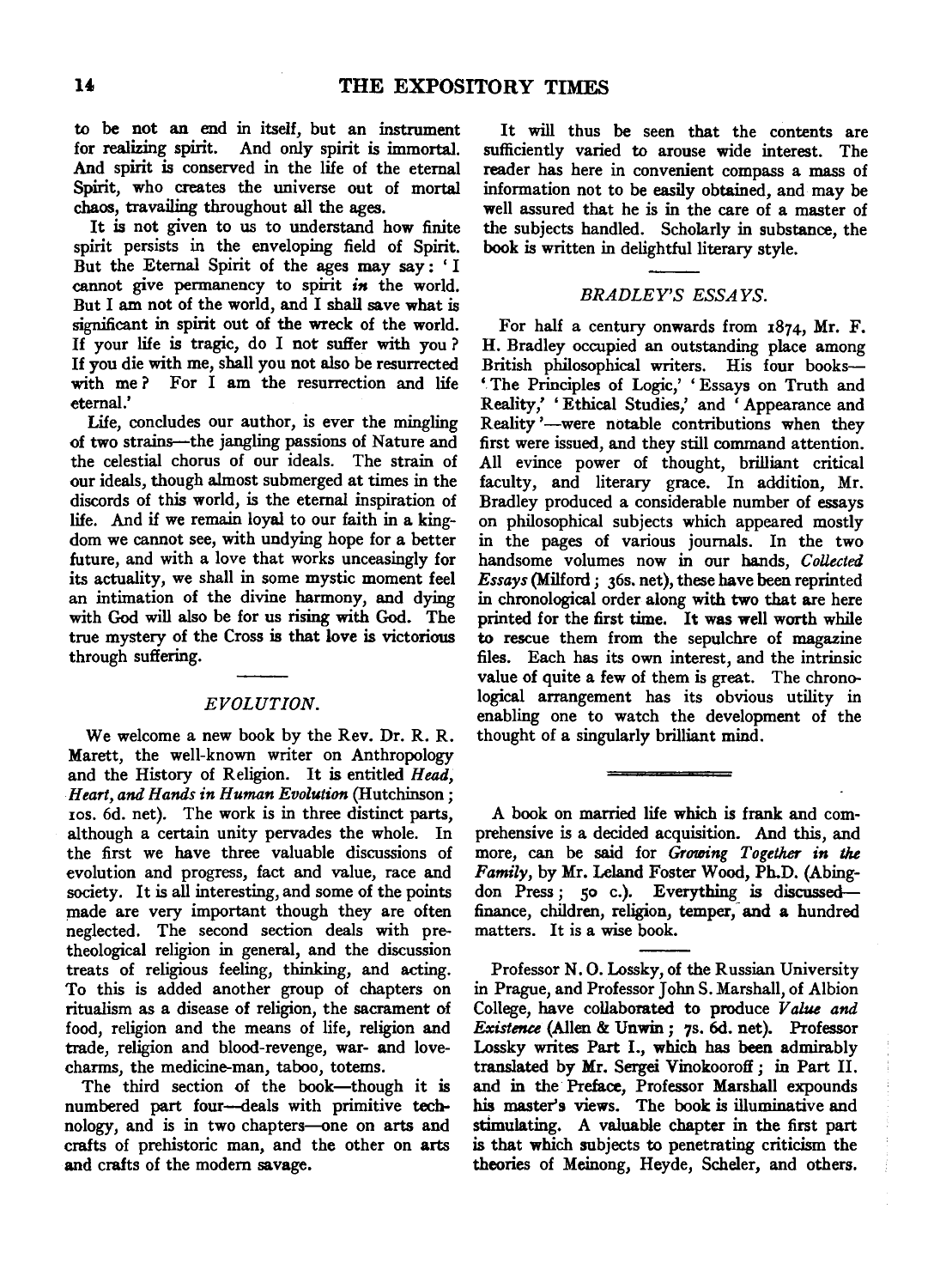·Bpistemologically Lossky shows affinities with S.. Alexander, metaphysically he is reminiscent of Dean Inge: in his treatment of Evil he reminds us of Royce. All through, however, the independence and originality of his own thought are manifest. In tbaracteristically Russian mode the whole treat ment is imbued with deep religious feeling. The **view** set forth may be described as a modified Neo-Ptatonism. Professor Marshall's part has been well done and is a very real help to our understanding.

'Within a long generation practically the whole content of inherited Christianity has come up for re-examination, asked to be taken back into the Christian mind and re-issued, charged with proper power and meaning for its contemporaneous world.' This is the task for the Christian preacher, says Professor Gaius G. Atkins in *Preaching and 1118 Mind* of *To-day* (T. & T. Clark; 6s. net). Accordingly, the Professor sketches the mind of to-day and shows how the preacher is to interpret the Christian revelation to it. One of the best chapters is ' The Challenge of Secularism,' but the whole book is suggestive and stimulating.

Mr. Joseph Malins, M.A., has written a Memoir of the Rev. *Wilson Stuart, M.A., B.Sc.* (James Clarke; 3s. 6d. net). It will have a special appeal to those who are actively engaged in the Temperance cause, for from 1919 till the time of his death M:r. Stuart was Organizing Secretary of the United Kingdom Alliance. After a brilliant academic career, followed by a number of years in the Methodist ministry, Mr. Stuart gave up his prospects there and hopes of promotion to devote all his time and strength to the Temperance crusade. What he was may be gathered in some measure from the letter written after his death by Mr. W. E. 'Pussyfoot' Johnson to Mr. Stuart's sister -Miss Mary Stuart. ' Your letter telling of the passing of Wilson came as a grievous shock to me. I loved that man. He was so big-big in body, in mind, and heart. When I think of him, I always think of that wild night at Essex Hall. He fought for my protection with the fury of a tiger.

' • But you must let your grief give place to pride that you had such a brother, just as I find satisfaction in the fellowship that kept us together.'

The Fernley-Hartley Lectureship has produced some notable volumes, and *Jesus and the Moralists,*  a comparative study of the Christian ethic, by the Rev. Edward Wales Hirst, M.A., B.Sc. (Epworth

Press ;  $\varsigma$ s. net), is worthy to stand beside the best. Its contents can be guessed from the title. Mr. Hirst discusses the great ethical systems and teachers of history, and compares them at all points with the ethical teaching of Jesus. The critical summary at the close is noteworthy. The book is in the best sense educative, for the author knows his material so well and handles it so lightly that his discussion is interesting throughout. Hellenism, Stoicism, Rationalism, Hedonism, and Modern Humanism are examined in turn, and the supremacy of Jesus vindicated.

Four mare volumes of the ' God and Life' Series have been issued by the Epworth Press (3s. 6d. net each). *Have Faith in God,* by the Rev. Norman H. Snaith, M.A., deals with the problem of the suffering of the righteous as it appears in the Psalms, and shows how the Psalmists' answers were reached and how they were bettered in the New Testament. *What I Believe,* edited by Mr. B. Aquila Barber, is a symposium to which forty-two writers contribute, stating, each in a thousand words, what his personal creed is. *The Heavenly Octave* is a study of the Beatitudes by that ever-fresh writer, the Rev. F. W. Boreham, D.D. It is suggestive, and full of bright illustration. *Methodist Good Companions,* by Mrs. G. Elsie Harrison, B.A., contains a series of interesting biographical studies of Methodist saints.

*Miracles and Critics* (Faith Press *;* 3s. net), by the Rev. Hubert S. Box, B.D., Ph.D., to which a foreword is provided by the Bishop of Gloucester, is an exposition and a defence of the traditional view of the miraculous in reply to the attacks of its critics. The writer gives a useful historical survey of the attack against the Gospel miracles, and each critic is allowed to put his case in his own words. Indeed, the quotations in this little volume form no small part of its value. On the whole, attention is concentrated on the philosophical aspects of the question, and these are treated with great lucidity. Sanction is given to the claim that miracles provide an 'incontrovertible' testimony to the supernatural, and it is asserted that the purpose of Christ's miracles 'was to lead men to accept His Divine mission and Divine sonship.' There is much that is of value in the book, especially a useful account of modern methods of healing by suggestion and autosuggestion, but the writer deals too summarily with the historical difficulties raised by the modern study of the Gospels. It is surprising that so exhaustive an investigation of the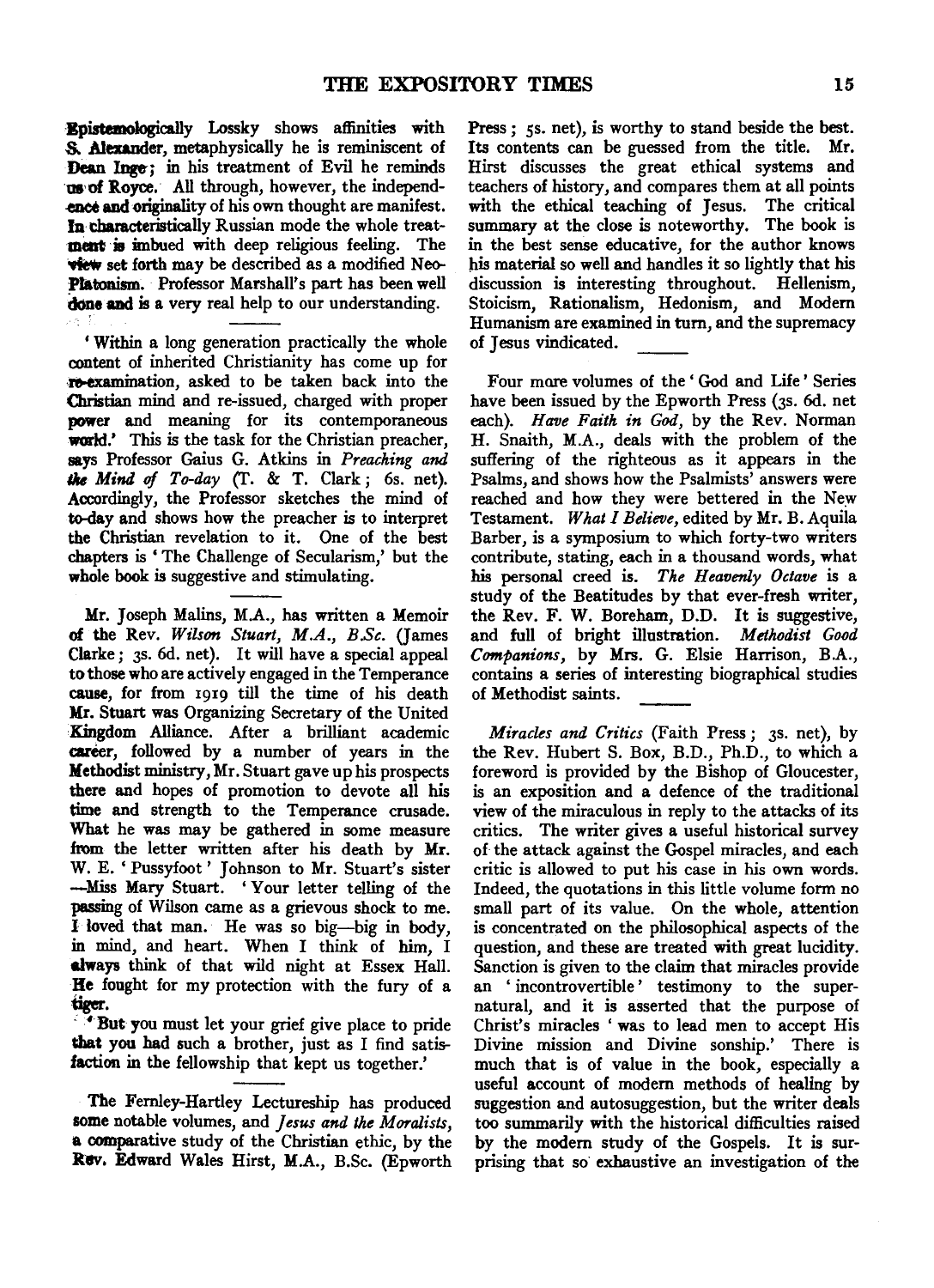whole problem as Professor C. J. Wright's 'Miracle in History and in Modern Thought' (1930) is not mentioned.

*What Religion Is and Does,* by Professor Horace T. Houf of Ohio (Harper Brothers; \$3.oo), has been written to supply what the author has found to be a distinct need as suggested to him by the persistent questions asked by his students. It takes its title from the- first two chapters which answer respectively what religion is, and what religion does. Then we have a discussion of the oft-handled topic of the relation of science, and of some sciences in particular, to religious faith and practice. Hebrew-Christian Religion gets a Part II. to itself. The book is somewhat overloaded, and the ' natural theology ' is not too convincing, but there is much that is well said and persuasively argued.

*Polarity* (Milford; 8s. 6d. net), by Mr. P. Erich Przywara, S.J., translated by the Rev. A. C. Bouquet, D.D., is 'A German Catholic's Interpretation of Religion.' The author, a Munich Jesuit, is a religious philosopher of high standing in modem Germany. The translator is a well-known Anglican scholar. The title of the work is not of the author's own choosing, but has been given by the translator, in view of the author's 'reiterated emphasis upon opposing yet complementary poles of thought, upon tensions, rhythms, oscillations, explosions, and balanced unities.'

There is a certain topical interest in this essay. It is largely a defence of the fundamental principle of the *analogia entis* (God and Creation, as the principle is classically expressed in Roman Catholic doctrine, are like one another, but even in their similarity unlike one another), and this principle has been vigorously attacked by Karl Barth in recent years in the presentation of the New Evangelicalism.

It must be a difficult essay to read in German. It must be a difficult essay to read in German.<br>It is certainly difficult to follow in the English It is certainly difficult to follow in the English translation. Dr. Bouquet tells us that he has kept as faithfully as he could to the text, even at the risk of clumsiness. We daresay he could have avoided it only by recasting the whole work.

When the Revised Church Hymnary was issued a Handbook was brought out at the same time, designed to give information about the hymns and their writers, which would make the use of the Hymnary more pleasurable and edifying. The Handbook was both interesting and valuable, but there were omissions, and additional material has appeared in the intervening years (since  $1927$ ), so that a supplement has become a necessity. This has now *appeared-Handbook to the Church Hymnary Supplement,* edited by the Rev. Millar Patrick, D.D. (Milford; IS. 6d. net). In addition to the new material indicated, a great deal of interesting information is given in the supplement about psalm tunes which were not included in the Hymnary. The name of the editor is sufficient guarantee that the book is scholarly and reliable as well as interesting.

We have received three volumes of sermons from Messrs. Pickering & Inglis. One of these is a small paper-bound volume costing only 6d. and contaper bound volume cooling only out and con-The title is *Eight Things that Matter,* and it was suggested to Dr. Scroggie by Lord Riddell's book with the title ' Some Things that Matter.' What are these eight spiritual qualities that matter so profoundly ? They are ' Assurance of Salvation,' ' Yieldedness to God,' ' Knowledge of the Bible,' 'Power in Prayer,' 'Missionary-Mindedness,' 'Specific Service,' 'Christian Stewardship,' and 'Spiritual Fellowship.'

Before Dr. Stuart Holden died he had agreed that the addresses which he gave at the Portstewart Convention in I934 should be published, and wished them dedicated to Mr. Stephens Richardson, the Chairman of the Convention. Dr. Holden did not live to see the addresses prepared for the press, but eight of them have now been collected and published with the title *Some Old Testament Parables* (Is. net). They will be treasured by the friends in Ireland who heard them and by the many others in all parts of the world-for Dr. Holden was a great traveller-who owed to him the deepening of their spiritual life.

The third volume contains six sermons by the late Rev. John McNeill. They have been chosen from his early volumes. The title is *I Go A Fishing*  (Is. net).

From the same publishers also comes *They that*  Sow (3s. 6d.), short studies by Miss Mary Warburton Booth dealing with different aspects of her work in India. In one chapter,' Where are the Reapers?' she tells how she had a copy of the Report of the Keswick Convention with her and read to two Indian women a sermon that Dr. Stuart Holden had preached. One of them was a Brahman. '" See me ! See me !" she cried. "I was a Brahman. I am not that now. I am Thine. I have been too proud for Thee to dwell with me.